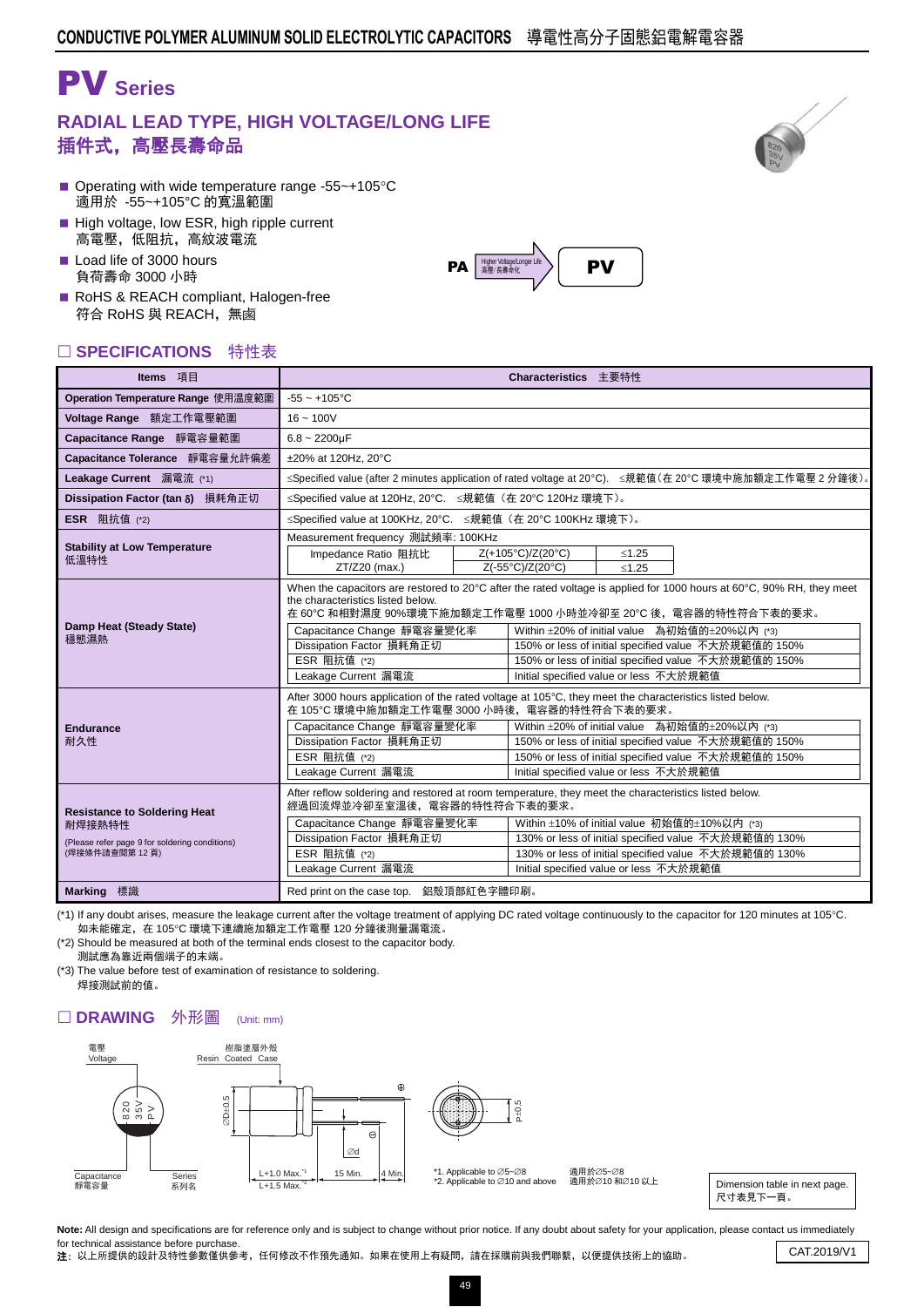## PV **Series**

□ DIMENSIONS 尺寸表 (Unit: mm)

| $ØD \times L$ | $5 \times 8$ | $6.3 \times 6/8/9$ | $6.3 \times 12$ |         | $8 \times 11/12$ | $10 \times 10/12/13$ | $10 \times 16/21$ |
|---------------|--------------|--------------------|-----------------|---------|------------------|----------------------|-------------------|
|               | 2.0          | 2.5                | 2.5             | 3.5     | 3.5              | 5.0                  | 5.0               |
| Ød            | 0.5          | 0.6                | 0.6             | 0.6     | 0.6              | 0.6                  | 0.6               |
|               | 8.0          | 6.0/8.0/9.0        | 12.0            | 8.0/9.0 | 11.0/12.0        | 10.0/12.0/13.0       | 16.0/21.0         |

#### □ DIMENSIONS & STANDARD RATINGS 規格尺寸及標準參數

|                         | WV(V)                  |                                |                                                          | (1C)<br>16                             |                                                         |                                                                      | (1D)<br>20                            |                                                          |                                        |                                                         |                                                                      |  |
|-------------------------|------------------------|--------------------------------|----------------------------------------------------------|----------------------------------------|---------------------------------------------------------|----------------------------------------------------------------------|---------------------------------------|----------------------------------------------------------|----------------------------------------|---------------------------------------------------------|----------------------------------------------------------------------|--|
| Cap.<br>容量<br>$(\mu F)$ | <b>Parameter</b><br>參數 | Case size<br>$ØDxL$ (mm)<br>尺寸 | <b>Dissipation</b><br>factor<br>$(\tan \delta)$<br>損耗角正切 | Leakage<br>current<br>$(\mu A)$<br>漏電流 | ESR (m $\Omega$ )<br>max. 20°C.<br><b>100KHz</b><br>阻抗值 | <b>Ripple current</b><br>(mA rms)<br>105°C,<br><b>100KHz</b><br>紋波電流 | <b>Case size</b><br>$ØDxL$ (mm)<br>尺寸 | <b>Dissipation</b><br>factor<br>$(\tan \delta)$<br>損耗角正切 | Leakage<br>current<br>$(\mu A)$<br>漏電流 | ESR ( $m\Omega$ )<br>max. 20°C,<br><b>100KHz</b><br>阻抗值 | <b>Ripple current</b><br>(mA rms)<br>105°C.<br><b>100KHz</b><br>紋波電流 |  |
| 150                     | 151                    |                                |                                                          |                                        |                                                         |                                                                      | $8 \times 9$                          | 0.12                                                     | 600                                    | 27                                                      | 2000                                                                 |  |
| 220                     | 221                    | $8 \times 9$                   | 0.12                                                     | 704                                    | 26                                                      | 2100                                                                 | $8 \times 12$                         | 0.12                                                     | 880                                    | 25                                                      | 2400                                                                 |  |
| 270                     | 271                    | $8 \times 12$                  | 0.12                                                     | 864                                    | 24                                                      | 2500                                                                 |                                       |                                                          |                                        |                                                         |                                                                      |  |
| 330                     | 331                    |                                |                                                          |                                        |                                                         |                                                                      | $10 \times 13$                        | 0.12                                                     | 1320                                   | 24                                                      | 2800                                                                 |  |
| 470                     | 471                    | $10 \times 13$                 | 0.12                                                     | 1504                                   | 23                                                      | 2900                                                                 |                                       |                                                          |                                        |                                                         |                                                                      |  |
| 680                     | 681                    | $10 \times 13$                 | 0.12                                                     | 2176                                   | 23                                                      | 2900                                                                 |                                       |                                                          |                                        |                                                         |                                                                      |  |
| 2200                    | 222                    | $10 \times 21$                 | 0.12                                                     | 7040                                   | 14                                                      | 4800                                                                 |                                       |                                                          |                                        |                                                         |                                                                      |  |

|                         | WV(V)           |                                                         |                                                          | 25<br>(1E)                             |                                                         |                                                                      | 35 (1V)                             |                                                         |                                        |                                                         |                                                                      |  |
|-------------------------|-----------------|---------------------------------------------------------|----------------------------------------------------------|----------------------------------------|---------------------------------------------------------|----------------------------------------------------------------------|-------------------------------------|---------------------------------------------------------|----------------------------------------|---------------------------------------------------------|----------------------------------------------------------------------|--|
| Cap.<br>容量<br>$(\mu F)$ | Parameter<br>參數 | <b>Case size</b><br>ØDxL (mm)<br>尺寸                     | <b>Dissipation</b><br>factor<br>(tan $\delta$ )<br>損耗角正切 | Leakage<br>current<br>$(\mu A)$<br>漏電流 | ESR ( $m\Omega$ )<br>max. 20°C.<br><b>100KHz</b><br>阻抗值 | <b>Ripple current</b><br>(mA rms)<br>105°C,<br><b>100KHz</b><br>紋波電流 | <b>Case size</b><br>ØDxL (mm)<br>尺寸 | <b>Dissipation</b><br>factor<br>$(tan \delta)$<br>損耗角正切 | Leakage<br>current<br>$(\mu A)$<br>漏電流 | ESR ( $m\Omega$ )<br>max. 20°C.<br><b>100KHz</b><br>阻抗值 | <b>Ripple current</b><br>(mA rms)<br>105°C,<br><b>100KHz</b><br>紋波電流 |  |
| 10                      |                 |                                                         |                                                          |                                        |                                                         |                                                                      | $5 \times 8$                        | 0.12                                                    | 70                                     | 65                                                      | 1000                                                                 |  |
| 47                      |                 |                                                         |                                                          |                                        |                                                         |                                                                      | $5 \times 8$<br>$(6.3 \times 6)$    | 0.12<br>(0.12)                                          | 329<br>(329)                           | 55<br>(35)                                              | 1700<br>(1800)                                                       |  |
| 56                      | 560             |                                                         |                                                          |                                        |                                                         |                                                                      | $8 \times 9$                        | 0.12                                                    | 392                                    | 29                                                      | 1900                                                                 |  |
| 82                      | 820             |                                                         |                                                          |                                        |                                                         |                                                                      | $8 \times 12$                       | 0.12                                                    | 574                                    | 27                                                      | 2300                                                                 |  |
| 100                     | 101             |                                                         |                                                          |                                        |                                                         |                                                                      | $6.3 \times 8$<br>$(8 \times 8)$    | 0.12<br>(0.12)                                          | 700<br>(700)                           | 28<br>(28)                                              | 2500<br>(2500)                                                       |  |
| 120                     | 121             | $8 \times 9$                                            | 0.12                                                     | 600                                    | 28                                                      | 2000                                                                 |                                     |                                                         |                                        |                                                         |                                                                      |  |
| 150                     | 151             | $6.3 \times 9$<br>$(8 \times 12)$                       | 0.12<br>(0.12)                                           | 750<br>(750)                           | 23<br>(26)                                              | 3300<br>(2400)                                                       | $10 \times 13$                      | 0.12                                                    | 1050                                   | 26                                                      | 2700                                                                 |  |
| 220                     | 221             | $8 \times 8$<br>$(8 \times 11)$                         | 0.12<br>(0.12)                                           | 1100<br>(1100)                         | 22<br>(22)                                              | 2400<br>(2600)                                                       | $8 \times 11$<br>$(8 \times 12)$    | 0.12<br>(0.12)                                          | 1540<br>(1540)                         | 16<br>(16)                                              | 2800<br>(2800)                                                       |  |
| 270                     | 271             | $6.3 \times 12$<br>$(10 \times 13)$                     | 0.12<br>(0.12)                                           | 1350<br>(1350)                         | 27<br>(25)                                              | 2300<br>(2800)                                                       |                                     |                                                         |                                        |                                                         |                                                                      |  |
| 330                     | 331             | $6.3 \times 12$<br>$(10 \times 10)$<br>$(10 \times 12)$ | 0.12<br>(0.12)<br>(0.12)                                 | 1650<br>(1650)<br>(1650)               | 27<br>(22)<br>(22)                                      | 2300<br>(3100)<br>(3300)                                             | $10 \times 12$                      | 0.12                                                    | 2310                                   | 20                                                      | 3600                                                                 |  |
| 470                     | 471             | $8 \times 12$                                           | 0.12                                                     | 2350                                   | 20                                                      | 3300                                                                 | $10 \times 10$                      | 0.12                                                    | 3290                                   | 20                                                      | 3600                                                                 |  |
| 560                     | 561             | $8 \times 12$                                           | 0.12                                                     | 2800                                   | 15                                                      | 3400                                                                 |                                     |                                                         |                                        |                                                         |                                                                      |  |
| 680                     | 681             | $8 \times 12$<br>$(10 \times 13)$                       | 0.12<br>(0.12)                                           | 3400<br>(3400)                         | 15<br>(15)                                              | 3700<br>(3900)                                                       | $10 \times 13$                      | 0.12                                                    | 4760                                   | 20                                                      | 3600                                                                 |  |
| 1000                    | 102             | $10 \times 16$                                          | 0.12                                                     | 5000                                   | 25                                                      | 4500                                                                 | $10 \times 21$                      | 0.12                                                    | 7000                                   | 16                                                      | 4700                                                                 |  |

|                         | WV(V)                  |                              |                                                         | 50 (1H)                                |                                                         |                                                                                | (1J)<br>63                     |                                                          |                                        |                                                         |                                                                      |  |
|-------------------------|------------------------|------------------------------|---------------------------------------------------------|----------------------------------------|---------------------------------------------------------|--------------------------------------------------------------------------------|--------------------------------|----------------------------------------------------------|----------------------------------------|---------------------------------------------------------|----------------------------------------------------------------------|--|
| Cap.<br>容量<br>$(\mu F)$ | <b>Parameter</b><br>參數 | Case size<br>ØD×L (mm)<br>尺寸 | <b>Dissipation</b><br>factor<br>$(tan \delta)$<br>損耗角正切 | Leakage<br>current<br>$(\mu A)$<br>漏電流 | ESR (m $\Omega$ )<br>max. 20°C.<br><b>100KHz</b><br>阻抗值 | <b>Ripple current</b><br>(mA rms)<br>$105^{\circ}$ C,<br><b>100KHz</b><br>紋波電流 | Case size<br>$ØDxL$ (mm)<br>尺寸 | <b>Dissipation</b><br>factor<br>$(\tan \delta)$<br>損耗角正切 | Leakage<br>current<br>$(\mu A)$<br>漏電流 | ESR ( $m\Omega$ )<br>max. 20°C.<br><b>100KHz</b><br>阻抗值 | <b>Ripple current</b><br>(mA rms)<br>105°C.<br><b>100KHz</b><br>紋波電流 |  |
| 22                      | 220                    |                              |                                                         |                                        |                                                         |                                                                                | $8 \times 9$                   | 0.12                                                     | 277                                    | 35                                                      | 1800                                                                 |  |
| 27                      | 270                    |                              |                                                         |                                        |                                                         |                                                                                | $8 \times 12$                  | 0.12                                                     | 340                                    | 33                                                      | 2100                                                                 |  |
| 33                      | 330                    | $8 \times 9$                 | 0.12                                                    | 330                                    | 32                                                      | 1900                                                                           |                                |                                                          |                                        |                                                         |                                                                      |  |
| 39                      | 390                    | $8 \times 12$                | 0.12                                                    | 390                                    | 29                                                      | 2200                                                                           |                                |                                                          |                                        |                                                         |                                                                      |  |
| 47                      | 470                    |                              |                                                         |                                        |                                                         |                                                                                | $10 \times 13$                 | 0.12                                                     | 592                                    | 29                                                      | 2600                                                                 |  |
| 56                      | 560                    |                              |                                                         |                                        |                                                         |                                                                                | $10 \times 12$                 | 0.12                                                     | 705                                    | 29                                                      | 2600                                                                 |  |
| 68                      | 680                    | $10 \times 13$               | 0.12                                                    | 680                                    | 28                                                      | 2600                                                                           |                                |                                                          |                                        |                                                         |                                                                      |  |
| 180                     | 181                    |                              |                                                         |                                        |                                                         |                                                                                | $10 \times 12$                 | 0.12                                                     | 2268                                   | 27                                                      | 3400                                                                 |  |
| 220                     | 221                    | $10 \times 12$               | 0.12                                                    | 2200                                   | 22                                                      | 3500                                                                           |                                |                                                          |                                        |                                                         |                                                                      |  |
| 330                     | 331                    |                              |                                                         |                                        |                                                         |                                                                                | $10 \times 21$                 | 0.12                                                     | 4158                                   | 20                                                      | 4600                                                                 |  |

Note: All design and specifications are for reference only and is subject to change without prior notice. If any doubt about safety for your application, please contact us immediately for technical assistance before purchase.

for technical assistance before purchase.<br>2: 以上所提供的設計及特性參數僅供參考,任何修改不作預先通知。如果在使用上有疑問,請在採購前與我們聯繫,以便提供技術上的協助。 CAT.2019/V1